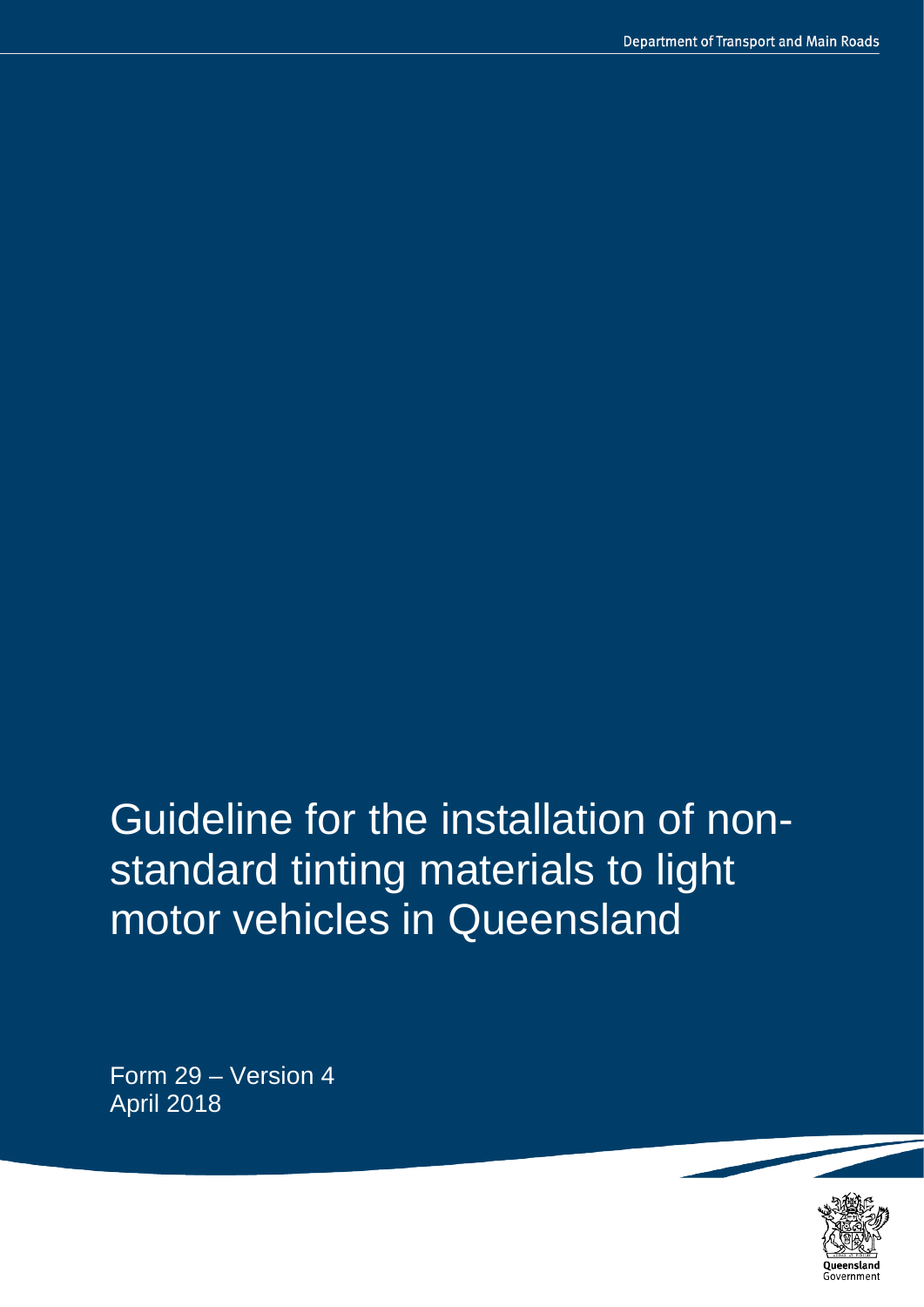## **1 Guideline Authority**

- 1.1 This guideline is issued under Section 14(1)(a) of the *Transport Operations (Road Use Management—Vehicle Standards and Safety) Regulation 2010* (the regulation) in accordance with section 22 of the *Statutory Instruments Act 1992*.
- 1.2 This guideline replaces and repeals the *Guideline for the installation of nonstandard tinting materials to motor vehicles in Queensland* Version 2 December 2012, from the commencement.

## **2 Commencement**

This guideline, also known as Form 29, commences on 1 August 2014.

## **3 Regulatory provisions that do not apply**

A vehicle operating under this guideline does not need to comply with Schedule 1, Part 4, section 33(5) of the regulation.

## **4 Application**

This guideline applies to any of the following—

- (a) a light motor vehicle operated for the purpose of transporting human remains;
- (b) an ambulance vehicle as defined in the *Transport Operations (Road Use Management—Vehicle Registration) Regulation 2010* that is a light motor vehicle.

## **5 Operational**

 A motor vehicle to which this guideline applies may have windows rearward of the front seating positions coated with tinting material that allows no luminance transmission (nonstandard tinting).

## **6 General conditions applying to an exemption under this guideline**

- 6.1 All non-standard tinting materials must be removed by the registered operator or the owner of the vehicle if the vehicle is sold or otherwise disposed of to a person or entity and the motor vehicle will not be used for the same purpose.
- 6.2 A motor vehicle operating under this guideline must only be used for the purpose for which the exemption is given.
- 6.3 When tinting material fitted to windows rearwards of the front seating positions allows a luminance transmission of less than 35%, an external rear vision mirror must be fitted to the right and left hand sides of the motor vehicle.
- 6.4 Tinting material fitted to any window must comply with Schedule 1, section 33(6) of the regulation.
- 6.5 All windows, other than those exempted by this notice must only be tinted in a way allowed by the regulation.